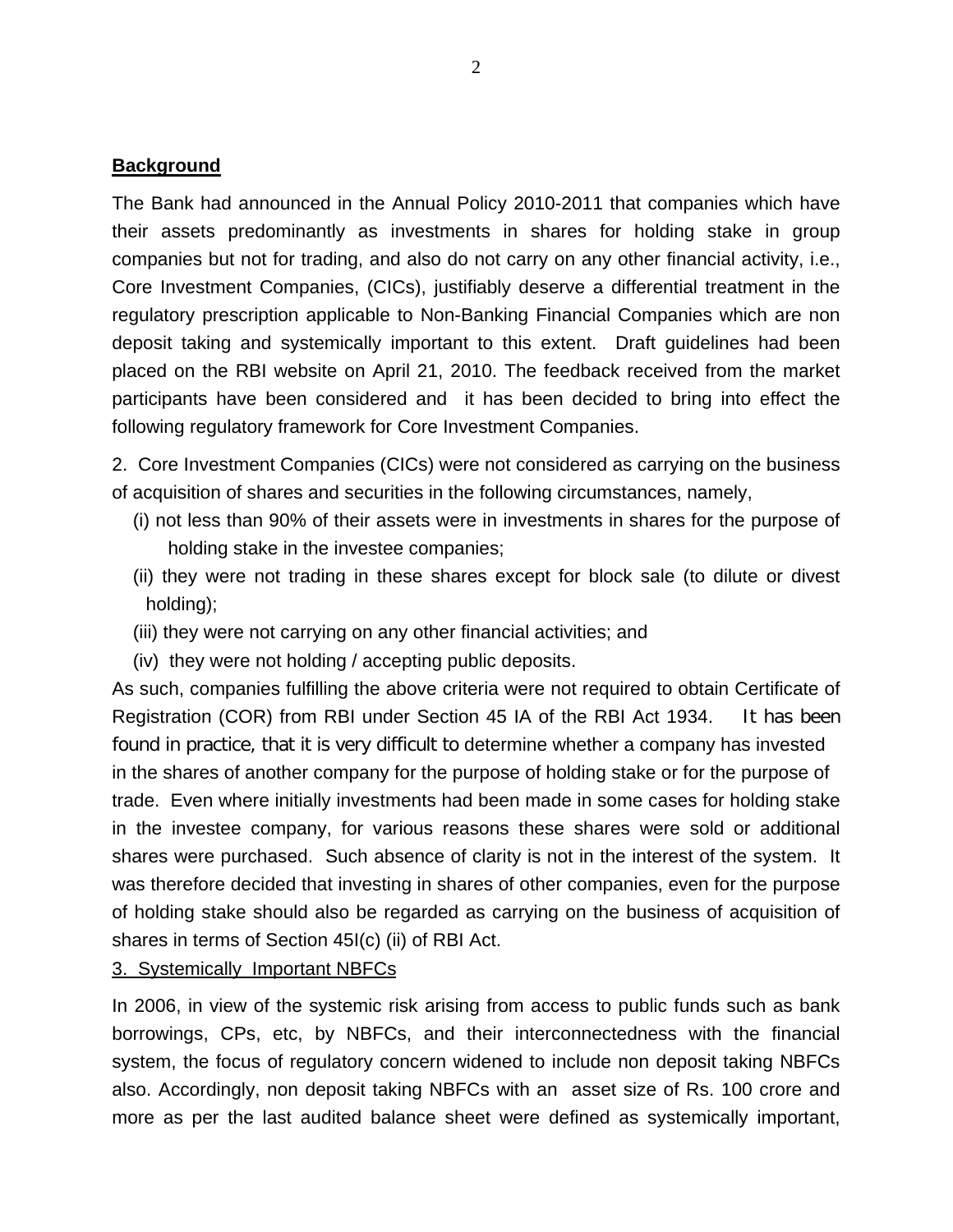(NBFCs-ND-SI) and a regulatory framework was put in place for them vide Circular No 86 dated December 12, 2006.

# 4. Systemic Importance of Core Investment Companies

For the reasons stated in para 2 above, investing in shares of other companies, even for the purpose of holding stake should be regarded as carrying on the business of NBFI. In view of the systemic implications of access to public funds such as funds raised through Commercial Paper, debentures, inter-corporate deposits and other borrowings by CICs having asset size of 100 crore or above, such systemically important CIC will be required to obtain CoR under Section 45-IA of the Reserve Bank of India Act and be governed by the provisions of the Reserve Bank of India Act, 1934 and the directions issued by the Reserve Bank from time to time.. However, CICs with an asset size of less than Rs.100 crore would be granted exemption from the applicability of Section 45- IA of the Reserve Bank of India Act, [1](#page-1-0)934.<sup>1</sup> (The Non-Banking Financial (Non- Deposit Accepting or Holding) Companies Prudential Norms (Reserve Bank) Directions, 2007, contained in Notification No. DNBS. 193/DG(VL)-2007 dated February 22, 2007 will not be applicable to a non-banking financial company being a Core Investment Company referred to in the Core Investment Companies (Reserve Bank) Directions,  $2011.$  $2011.$ ) $^{2}$ 

# 5. Constraints faced by Core Investment Companies

In view of the specificities of the business model of CICs, viz, holding stake in group companies and funding group concerns, CICs find it difficult to comply with the extant NOF requirements and exposure norms for NBFCs specified by the Reserve Bank. These issues have been considered while formulating the regulatory framework for CICs.

# 6. Transition Period

(i) All CICs-ND-SI, irrespective of whether they were specifically exempted in the past from registration with the RBI or not, should apply to the RBI for obtaining the CoR within a period of six months from the date of the Notification.

 $\overline{a}$ <sup>1</sup> Notification No. DNBS.(PD) 220/CGM(US)-2011 dated January 05, 2011

<span id="page-1-1"></span><span id="page-1-0"></span><sup>&</sup>lt;sup>2</sup> Notification No. DNBS.(PD) 221/CGM(US)-2011 dated January 05, 2011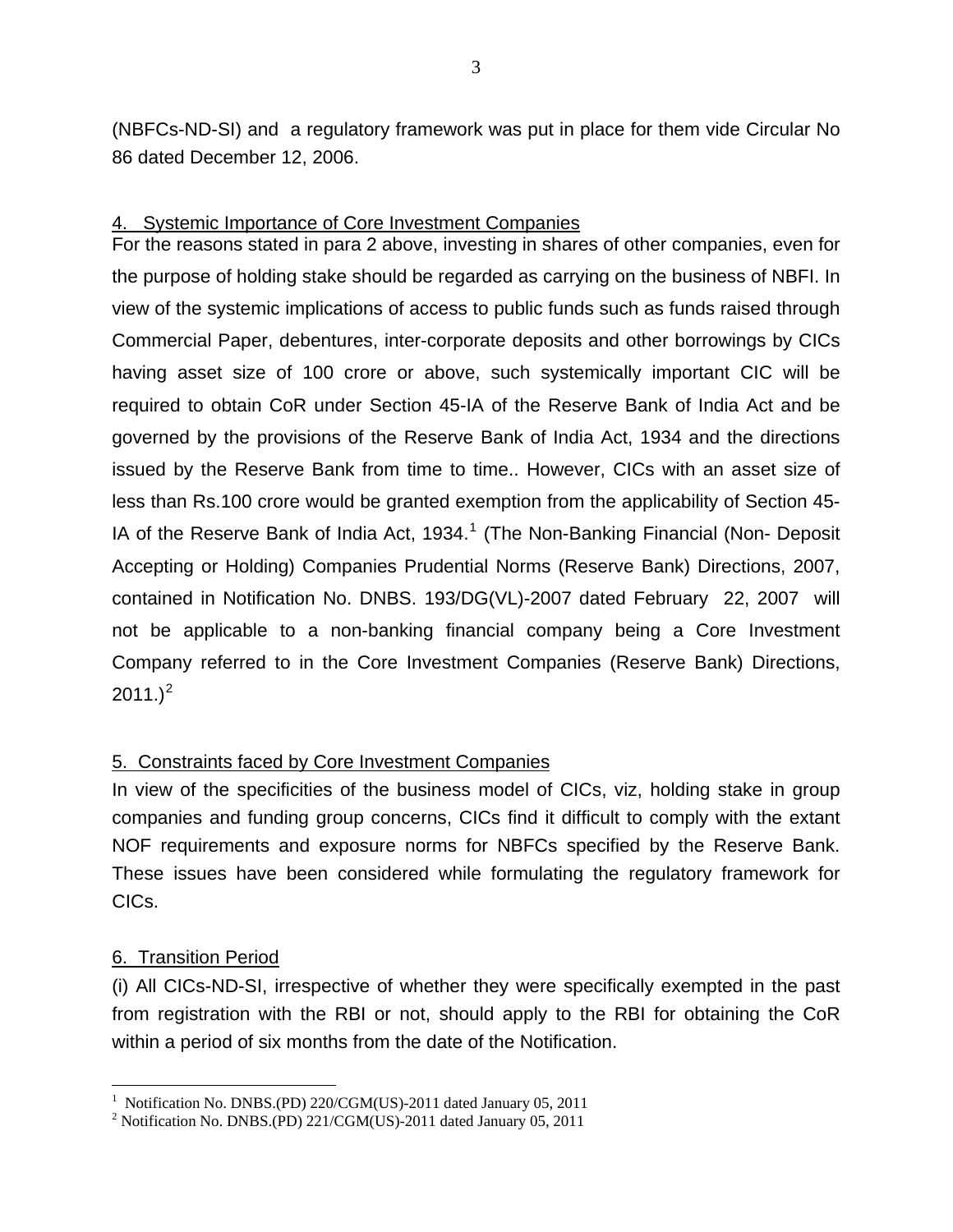(ii) In order to operationalize the above dispensation in a non-disruptive manner, companies which apply for CoR within the stipulated time of six months may continue to carry on the existing business till the disposal of their application by RBI.

(iii) It is further clarified that the companies which fail to apply within the stipulated period of six months will be regarded as contravening the provisions of Section 45IA of the Reserve Bank of India Act, 1934 if they are regarded as carrying on the business of Core Investment Companies-ND-SI as described above.

(iv) Companies which presently have an asset size of less than Rs 100 crore would be required to apply to RBI for COR within three months of the date of achieving a balance sheet size of Rs 100 crore.

# 7. Action plan to comply with Conditions

(i) CICs-ND-SI applying for COR who do not meet the conditions stipulated in the Core Investment Companies (Reserve Bank) Directions, 2011 ., were advised to approach the Regional Office of the RBI in whose jurisdiction they are registered, with an action plan for compliance with these conditions, in order to avail the exemptions stated in para 6(v).

(ii) RBI may examine the action plan of such CICs-ND-SI as have applied for COR and impose such conditions and restrictions as it deems fit.

# **The Core Investment Companies (Reserve Bank) Directions, 2011[3](#page-2-0)**

### **Extent of the directions**

 8. These directions shall apply to every Core Investment Company, that is to say, a non-banking financial company carrying on the business of acquisition of shares and securities and which satisfies the following conditions as on the date of the last audited balance sheet:-

> (i) it holds not less than 90% of its net assets in the form of investment in equity shares, preference shares, bonds, debentures, debt or loans in group companies;

> (ii) its investments in the equity shares (including instruments compulsorily convertible into equity shares within a period not exceeding

<span id="page-2-0"></span> 3 Notification No. DNBS. (PD) 219 / CGM(US)-2011 dated January 5, 2011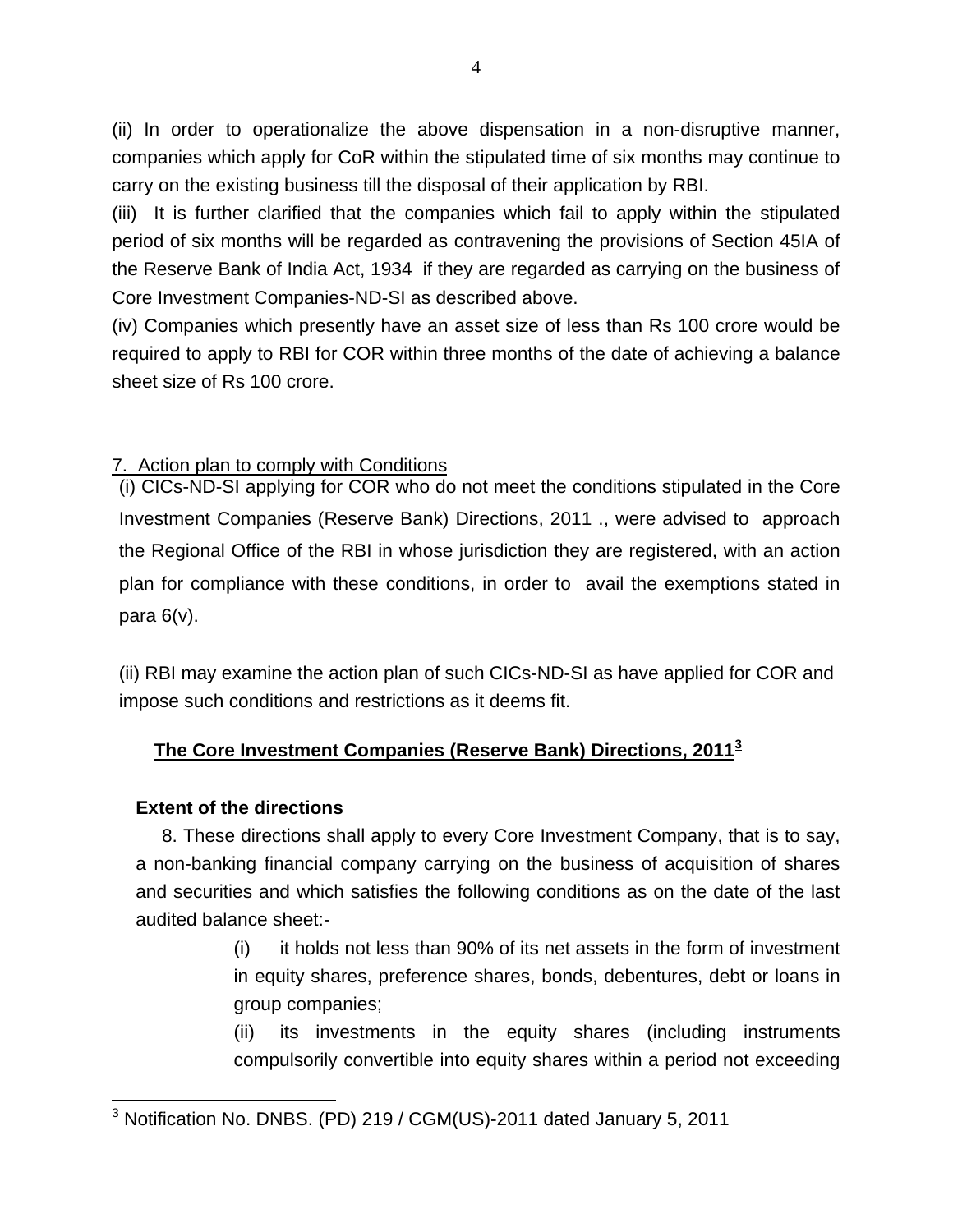10 years from the date of issue) in group companies constitutes not less than 60% of its net assets as mentioned in clause (i) above;

 (iii) it does not trade in its investments in shares, bonds, debentures, debt or loans in group companies except through block sale for the purpose of dilution or disinvestment;

( iv) it does not carry on any other financial activity referred to in Section 45I(c) and 45I(f) of the Reserve Bank of India Act, 1934 except

investment in

i) bank deposits,

ii) money market instruments, including money market mutual funds

- iii) government securities, and
- iv) bonds or debentures issued by group companies,

granting of loans to group companies and

issuing guarantees on behalf of group companies.

# **9. Definitions**

(1) For the purpose of these directions, unless the context otherwise requires, -

"adjusted net worth" means –

i) the aggregate, as appearing in the last audited balance sheet as at the end of the financial year, of Owned Funds as defined in Non Banking Financial (Non Deposit Accepting or Holding) Companies Prudential Norms (Reserve Bank) Directions, 2007;

ii) as increased by :-

 (A) 50% of the unrealized appreciation in the book value of quoted investments as at the date of the last audited balance sheet as at the end of the financial year (such appreciation being calculated, as the excess of the aggregate market value of such investments over the book value of such investments); and

 (B) the increase, if any, in the equity share capital since the date of the last audited balance sheet.

iii) as reduced by :-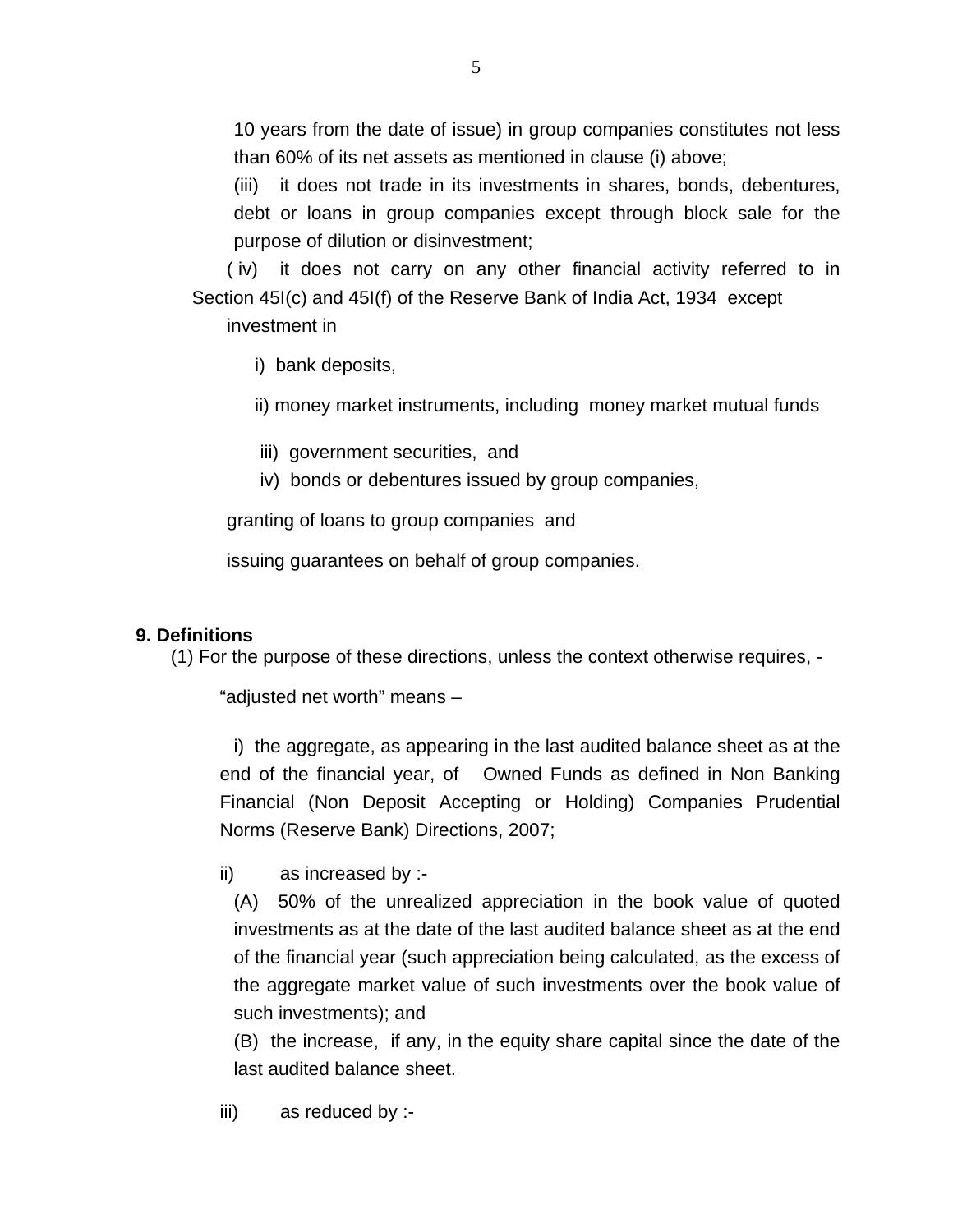(A) the amount of diminution in the aggregate book value of quoted investments (such diminution being calculated as the excess of the book value of such investments over the aggregate market value of such investments ) and

 (B) the reduction, if any, in the equity share capital since the date of the last audited balance sheet.

- (b) "Companies in the Group" means an arrangement involving two or more entities related to each other through any of the following relationships, viz.,Subsidiary – parent (defined in terms of AS 21), Joint venture (defined in terms of AS 27), Associate (defined in terms of AS 23), Promoter-promotee [as provided in the SEBI (Acquisition of Shares and Takeover) Regulations, 1997] for listed companies, a related party (defined in terms of AS 18) Common brand name, and investment in equity shares of 20% and above).
- (c) "investment" means investment in shares, stock, bonds, debentures or securities issued by the Government or local authority or other marketable securities of a like nature.
- (d) "market value of quoted investments" means the average of the weekly highs and lows of the closing price of the investments, on a recognized stock exchange where the investment is most actively traded, during the period of 26 weeks immediately preceding the end of the financial year at which date the last audited balance sheet is available.
- (e) " net assets" means total assets excluding
	- (i) cash and bank balances;
	- (ii) investment in money market instruments and money market mutual funds
	- (iii) advance payments of taxes; and
	- (iv) deferred tax payment.
- (f) "outside liabilities" means total liabilities as appearing on the liabilities side of the balance sheet excluding 'paid up capital' and 'reserves and surplus', instruments compulsorily convertible into equity shares within a period not exceeding 10 years from the date of issue but including all forms of debt and obligations having the characteristics of debt, whether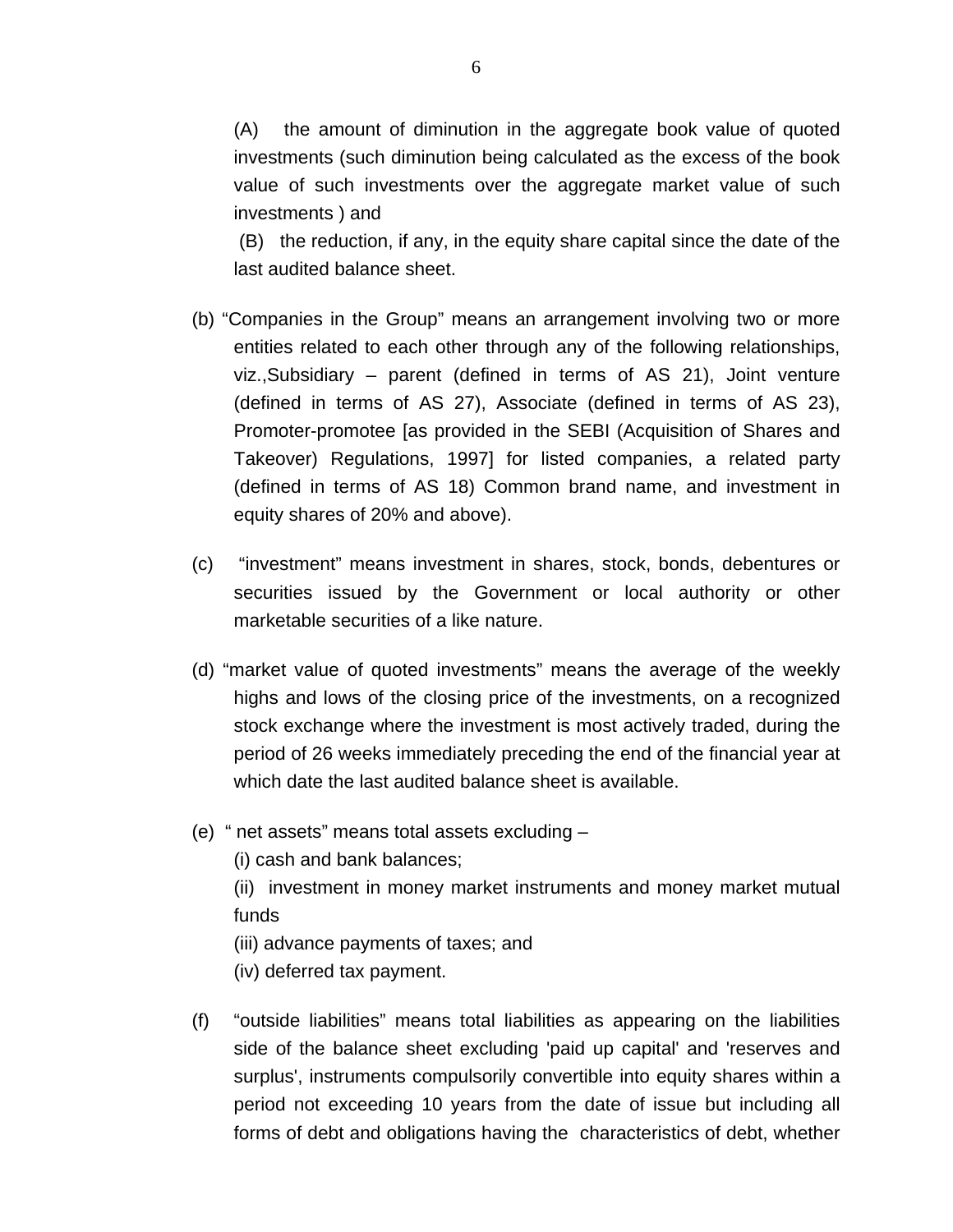created by issue of hybrid instruments or otherwise, and value of guarantees issued, whether appearing on the balance sheet or not.

- (g) "*Public funds" includes funds raised either directly or indirectly through public deposits, Commercial Papers, debentures, inter-corporate deposits and bank finance but excludes funds raised by issue of instruments compulsorily convertible into equity shares within a period not exceeding 10 years from the date of issue.*
- (h) "systemically important core investment company" means a Core Investment Company having total assets of not less than Rs.100 crore either individually or in aggregate along with other Core Investment Companies in the Group and which raises or holds public funds.
- (i) " total assets" means the total of all assets appearing on the assets side of the balance sheet.

# REGULATORY FRAMEWORK

### **Registration**

(1) Every Systemically Important Core Investment Company (CIC-ND-SI) shall, within a period of six months from the date of this Notification, apply to the Reserve Bank of India for grant of Certificate of Registration, irrespective of any advise in the past, issued by the Reserve Bank of India, to the contrary.

(2) A CIC-ND-SI which applies for grant of Certificate of Registration to the Reserve Bank of India within the said period of six months shall be entitled to continue to carry on its existing businesses as Core Investment Company, till the disposal of its application by Reserve Bank of India.

(3) Every Core Investment Company shall apply to the Reserve Bank of India for grant of Certificate of Registration within a period of three months from the date of becoming a CIC-ND-SI.

### **Capital Requirements**

Adjusted Net Worth of a CIC-ND-SI shall at no point of time be less than 30% of its aggregate risk weighted assets on balance sheet and risk adjusted value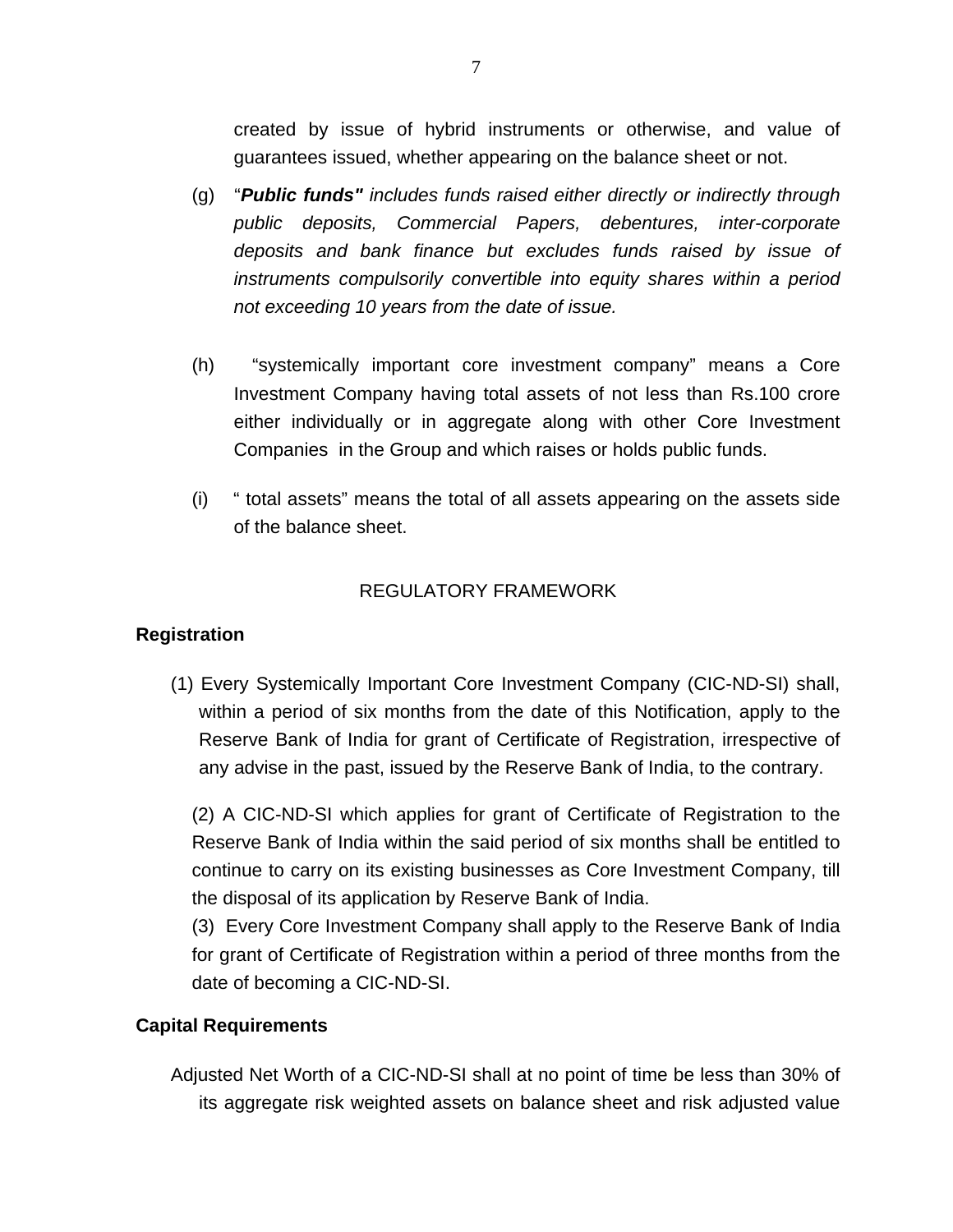of off-balance sheet items as on the date of the last audited balance sheet as at the end of the financial year.

#### Explanations

#### **On balance sheet assets**

(1) In these Directions, degrees of credit risk expressed as percentage weightages have been assigned to balance sheet assets. Hence, the value of each asset / item requires to be multiplied by the relevant risk weights to arrive at risk adjusted value of assets. The aggregate shall be taken into account for reckoning the minimum capital ratio. The risk weighted asset shall be calculated as the weighted aggregate of funded items as detailed hereunder:

| Weighted risk assets - On-Balance Sheet items                                                                                                                                                                         | Percentage weight           |
|-----------------------------------------------------------------------------------------------------------------------------------------------------------------------------------------------------------------------|-----------------------------|
| (i) Cash and bank balances including fixed deposits<br>and certificates of deposits with banks                                                                                                                        | 0                           |
| (ii) Investments                                                                                                                                                                                                      |                             |
| (a) Approved securities<br>[Except at (c) below]                                                                                                                                                                      | 0                           |
| (b) Bonds of public sector banks<br>(c) Fixed deposits/certificates of deposits/                                                                                                                                      | 20                          |
| bonds of public financial institutions<br>(d) Shares of all companies and debentures /                                                                                                                                | 100                         |
| bonds/commercial papers of all companies<br>and units of all mutual funds<br>(iii) Current assets                                                                                                                     | 100                         |
| (a) Stock on hire (net book value)                                                                                                                                                                                    | 100                         |
| (b) Intercorporate loans/deposits<br>(c) Loans and advances fully secured against<br>deposits<br>held<br>(d) Loans to staff<br>(e) Other secured loans and advances considered good<br>(f) Bills purchased/discounted | 100<br>0<br>0<br>100<br>100 |
|                                                                                                                                                                                                                       |                             |

(g) Others (To be specified) 100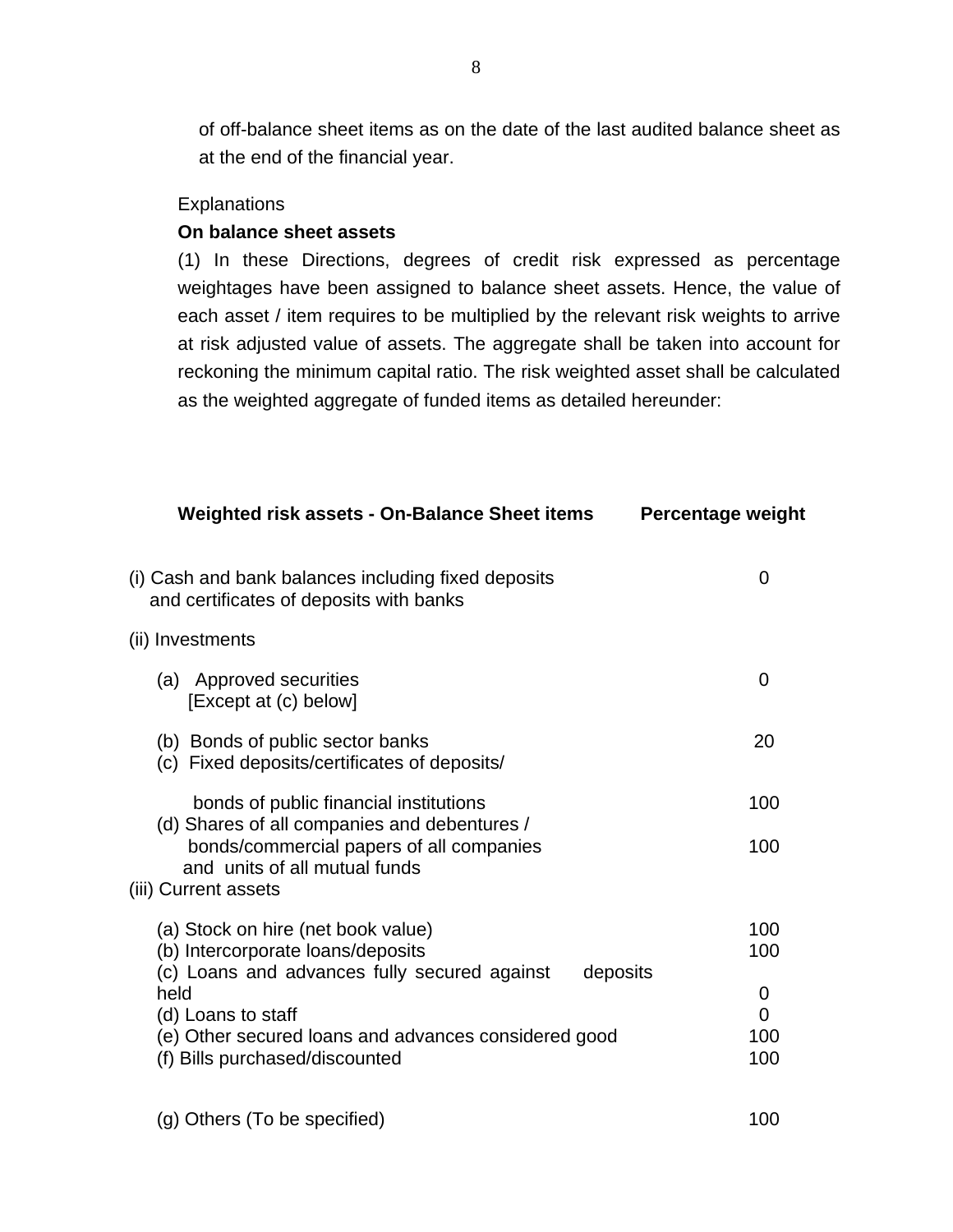| (IV) Fixed Assets (net of depreciation)              |     |
|------------------------------------------------------|-----|
| (a) Assets leased out (net book value)               | 100 |
| (b) Premises                                         | 100 |
| (c) Furniture & Fixtures                             | 100 |
| (v) Other assets                                     |     |
| (a) Income tax deducted at source (net of provision) |     |
| (b) Advance tax paid (net of provision)              | 0   |
| (c) Interest due on Government securities            | 0   |
| (d) Others (to be specified)                         | 100 |

#### **Notes:**

(iv) Fixed Assets (net of depreciation)

(1) Netting may be done only in respect of assets where provisions for depreciation or for bad and doubtful debts have been made.

(2) Assets which have been deducted from owned fund to arrive at net owned fund shall have a weightage of `zero'.

(3) While calculating the aggregate of funded exposure of a borrower for the purpose of assignment of risk weight, such non-banking financial companies may net off the amount of cash margin/caution money/security deposits (against which right to set-off is available) held as collateral against the advances out of the total outstanding exposure of the borrower.

(4) The counterparty credit risk, arising out of exposure of CICs-ND-SI to CCIL on account of securities financing transactions (CBLOs) will carry a risk weight of zero, as it is presumed that the CCP's exposures to their counterparties are fully collateralised on a daily basis, thereby providing protection for the CCP's credit risk exposures—The deposits / collaterals kept by CICs-ND-SI with CCIL will attract a risk weight of 20%.

#### **Off-balance sheet items**

(2) In these Directions, degrees of credit risk exposure attached to off-balance sheet items have been expressed as percentage of credit conversion factor. Hence, the face value of each item requires to be first multiplied by the relevant conversion factor to arrive at risk adjusted value of off-balance sheet item. The aggregate shall be taken into account for reckoning the minimum capital ratio. This shall have to be again multiplied by the risk weight of 100. The risk adjusted value of the off-balance sheet items shall be calculated as per the credit conversion factors of non-funded items as detailed hereunder : -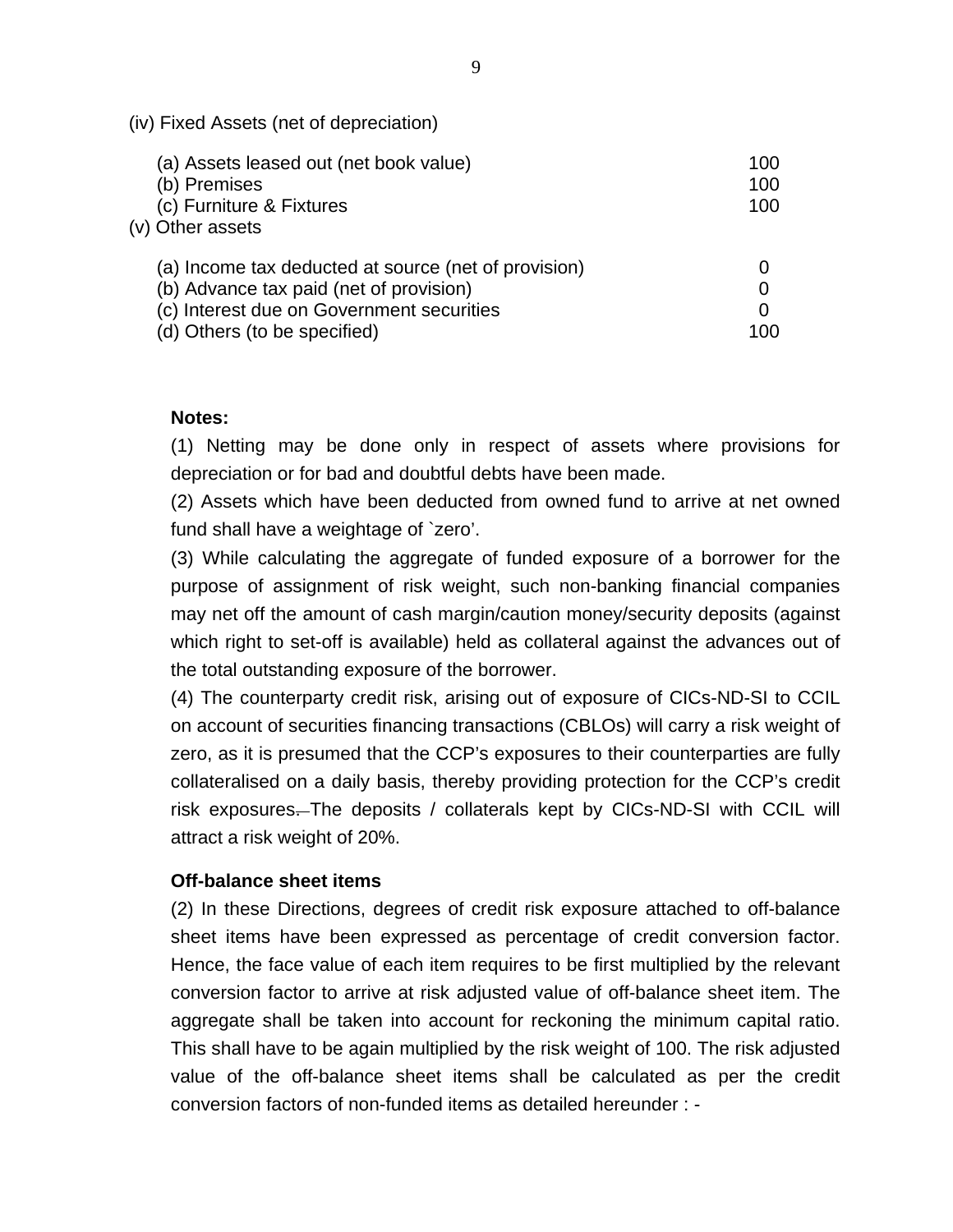| Nature of item                               | <b>Credit conversion factor</b><br>Percentage |
|----------------------------------------------|-----------------------------------------------|
| i) Financial & other guarantees              | 100                                           |
| ii) Share/debenture underwriting obligations | 50                                            |
| iii) Partly-paid shares/debentures           | 100                                           |
| iv) Bills discounted/rediscounted            | 100                                           |
| v) Lease contracts entered into but          | 100                                           |
| yet to be executed                           |                                               |

# **Leverage Ratio**

6. The outside liabilities of a CIC-ND-SI shall at no point of time exceed 2.5 times its Adjusted Net Worth as on the date of the last audited balance sheet as at the end of the financial year.

# **Exemptions**

 $\overline{a}$ 

(i) The provisions of section 45-IA (1)(b) of the Act shall not apply to a non-banking financial company being a Systemically Important Core Investment Company as defined in the Core Investment Companies (Reserve Bank) Directions, 2011, subject to the condition that it meets with the capital requirements and leverage ratio as specified in the said directions.  $4$ 

(ii) The provisions of paragraphs 15, 16 and 18 of the Non-Banking Financial (Non-Deposit Accepting or Holding) Companies Prudential Norms (Reserve Bank) Directions, 2007, contained in Notification No. DNBS. 193/DG(VL)-2007 dated February 22, 2007 shall not apply to a Systemically Important Core Investment Company as defined in the CIC Directions, subject to the condition that it submits the Annual Auditors Certificate and meets with the capital requirements and leverage ratio, as specified in the CIC Directions".<sup>[5](#page-8-1)</sup>

### **Submission of Annual Statutory Auditors Certificate**

<span id="page-8-0"></span><sup>4</sup> Notification No. DNBS.(PD) 220 / CGM(US)-2011 dated January 5, 2011

<span id="page-8-1"></span><sup>5</sup> Notification No. DNBS.(PD) 221 / CGM(US)-2011 dated January 5, 2011